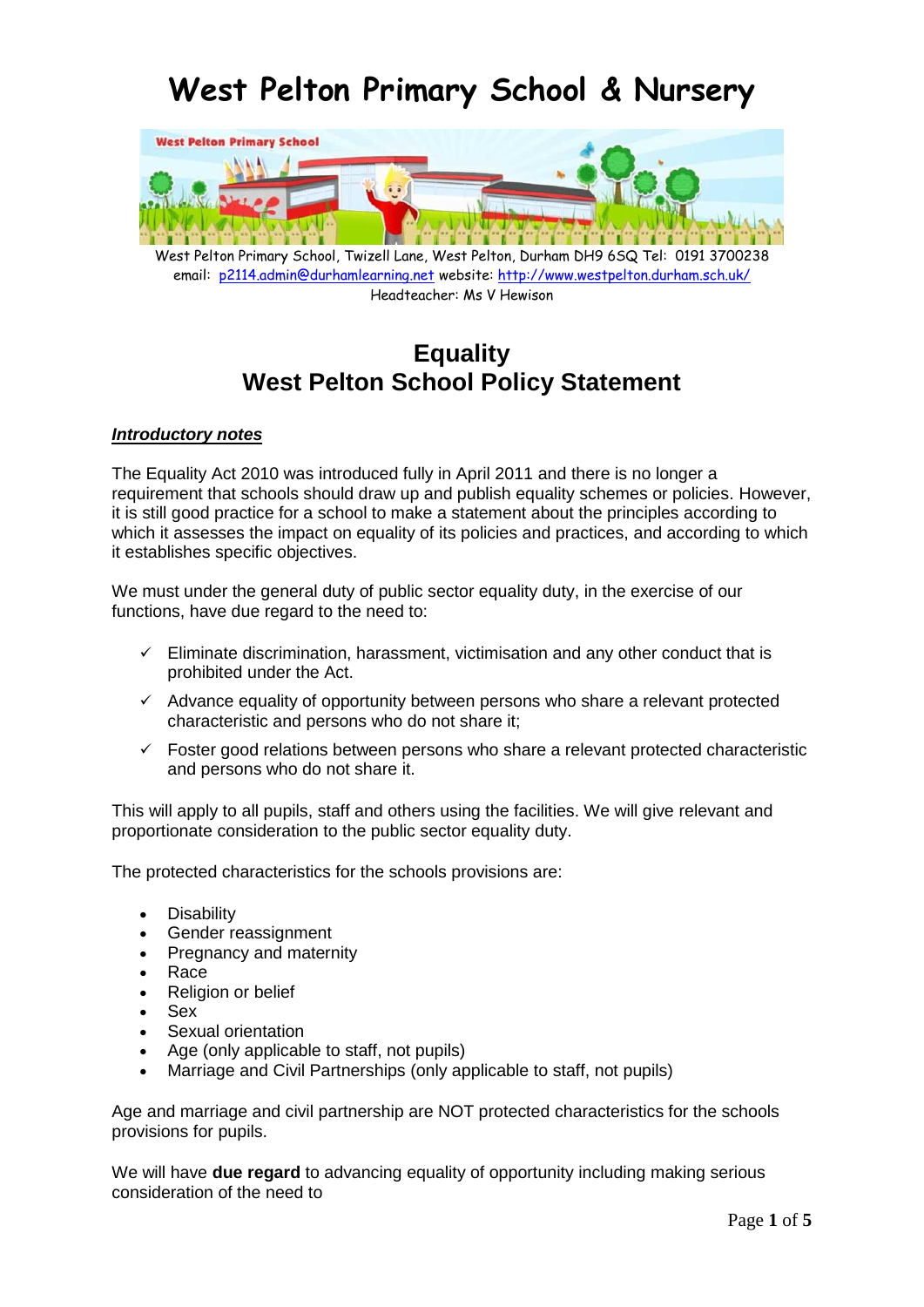- remove or minimise disadvantages suffered by persons who share a relevant protected characteristic that are connected to that characteristic;
- take steps to meet the needs of persons who share a protected characteristics that are different from the needs of persons who do not share it;
- encourage persons who share a relevant protected characteristic to participate in public life or in any activity in which participation by such persons is disproportionately low.

We will take into account the six Brown principles of 'due regard'

- **awareness –** all staff know and understand what the law requires
- **timeliness**  implications considered before they are implemented
- **rigour –** open-minded and rigorous analysis, including parent/pupil voice
- **non-delegation –** the PSED cannot be delegated
- **continuous –** ongoing all academic year
- **record-keeping –** keep notes and records of decisions & meetings

We welcome the opportunity to be transparent and accountable. To this end we fulfil the specific duties of the Act by:

- $\checkmark$  publishing our equality information
- $\checkmark$  publishing our equality objectives

We aim to make the information accessible, easy to read and easy to find.

# *Legal framework*

We welcome our duties under the Equality Act 2010 to eliminate discrimination, advance equality of opportunity and foster good relations in relation to age (as appropriate), disability, gender reassignment, marriage and civil partnership, pregnancy and maternity, race, religion or belief, sex and sexual orientation.

We welcome our duty under the Education and Inspections Act 2006 to promote community cohesion.

We recognise these duties are essential to reflect international human rights standards as expressed in the UN Convention on the Rights of the Child, the UN Convention on the Rights of People with Disabilities, and the Human Rights Act 1998 and the Public Sector Equality Duties 2010.

#### *Guiding principles*

In fulfilling the legal obligations cited above, we are guided by nine principles:

#### **Principle 1: All learners are of equal value.**

We see all learners and potential learners, and their parents and carers, as of equal value.

# **Principle 2: We recognise and respect difference.**

Treating people equally (Principle 1 above) does not necessarily involve treating them all the same. Our policies, procedures and activities must not discriminate but must nevertheless take account of differences of life-experience, outlook and background, and in the kinds of barrier and disadvantage which people may face.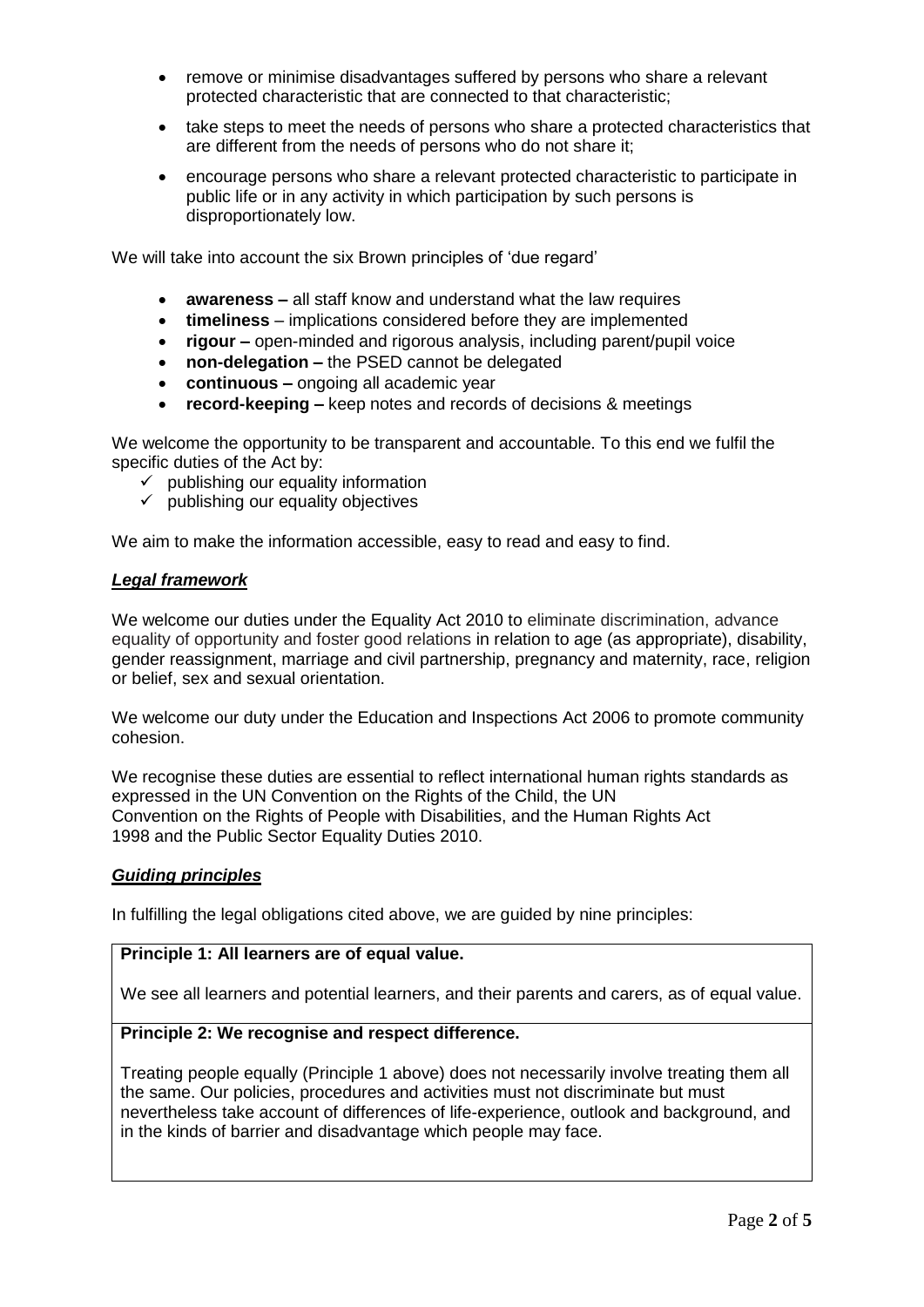\*There are some areas where a school with a religious character can make exceptions on some certain prescribed grounds. These are discussed at the end of the document.

# **Principle 3: We foster positive attitudes and relationships, and a shared sense of cohesion and belonging.**

We intend that our policies, procedures and activities should promote:

- positive attitudes towards disabled people, good relations between disabled and non-disabled people, and an absence of harassment of disabled people
- positive interaction, good relations and dialogue between groups and communities different from each other in terms of ethnicity, culture, religious affiliation, national origin or national status, and an absence of prejudicerelated bullying and incidents
- mutual respect and good relations between boys and girls, and women and men, and an absence of sexual, homophobic and transphobic harassment. 1. Good relations between boys and girls and a absence of sexist or sexual bullying.

2. An absence of homophobic, biphobic or transphobic bullying.

 positive attitudes and understanding of those women pregnant or during maternity.

# **Principle 4: We observe good equalities practice in staff recruitment, retention and development**

We ensure that policies and procedures should benefit all employees and potential employees, for example in recruitment and promotion, and in continuing professional development.

\*There are some areas where a school with a religious character can make exceptions on some certain prescribed grounds. These are discussed at the end of the document.

# **Principle 5: We aim to reduce and remove inequalities and barriers that already exist**

In addition to avoiding or minimising possible negative impacts of our policies, we take opportunities to maximise positive impacts by reducing and removing inequalities and barriers that may already exist.

# **Principle 6: We consult and involve widely**

People affected by a policy or activity should be consulted and involved in the design of new policies, and in the review of existing ones. We consult and involve the children and all sectors of the school community.

# **Principle 7: Society as a whole should benefit**

We intend that our policies and activities should benefit society as a whole, both locally and nationally, by fostering greater social cohesion, and greater participation in public life.

# **Principle 8: We base our practices on sound evidence**

We maintain and publish quantitative and qualitative information about our progress towards greater equality.

#### **Principle 9: Objectives**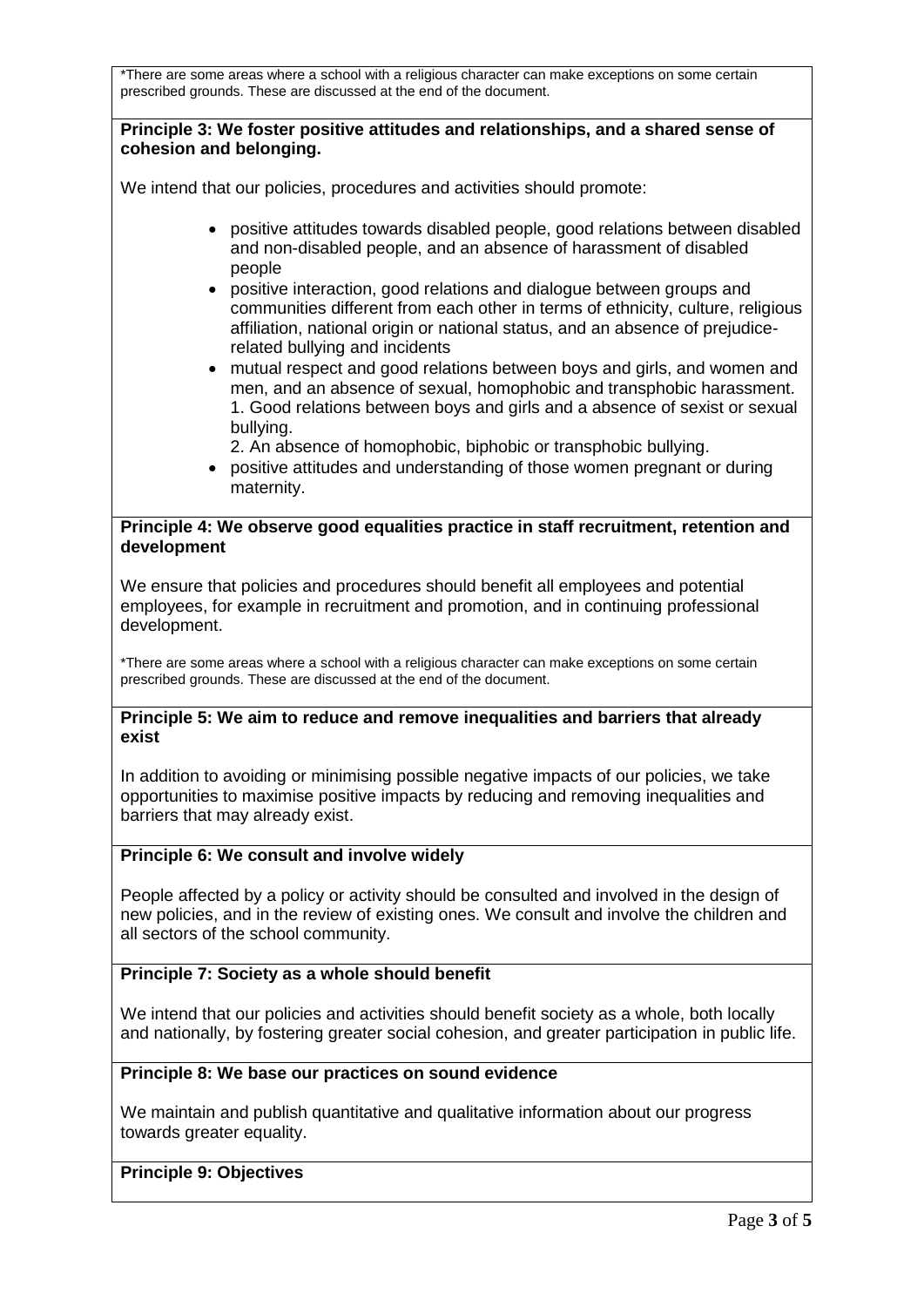Every four years we formulate and publish specific and measurable objectives, based on the evidence we have collected and published. The objectives which we identify take into account national and local priorities and issues, as appropriate. We keep our equality objectives under review and report annually on progress towards achieving them.

# *The curriculum*

We keep each curriculum subject or area under review in order to ensure that teaching and learning reflect the nine guiding principles.

# *Ethos and organisation*

We ensure the quiding principles apply to the full range of our policies and practices, including those that are concerned with:

- pupils' progress, attainment and achievement
- pupils' personal development, welfare and well-being
- teaching styles and strategies
- admissions and attendance  $*$
- staff recruitment, retention and professional development \*
- care, quidance and support
- behaviour, discipline and exclusions
- working in partnership with parents, carers and guardians
- working with the wider community.

*\*These items are discussed further at the end of the policy as there are exceptions for schools with a religious character.*

# *Addressing prejudice and prejudice-related bullying*

The school is opposed to all forms of prejudice which stand in the way of fulfilling the legal duties.

There is guidance in the staff handbook on how prejudice-related incidents should be identified, assessed, recorded and dealt with.

We take seriously the importance of recording the numbers, types and seriousness of prejudice-related and predudice-based incidents including homophobia, biphobia and transphobia incidents at our school and how they are dealt with. We also investigate potential patterns and trends of incidents.

#### *Roles and responsibilities*

The governing body is responsible for ensuring that the school complies with legislation, and that this policy and its related procedures and action plans are implemented. An identified member of the governing body has a supporting role regarding the implementation of this policy.

The headteacher is responsible for implementing the policy; for ensuring that all staff are aware of their responsibilities and are given appropriate training and support; and for taking appropriate action.

All staff are expected to:

- promote an inclusive and collaborative ethos in their classroom
- respond to prejudice-related incidents that may occur
- incorporate the principles of this policy into the curriculum
- keep up-to-date with equalities legislation relevant to their work.